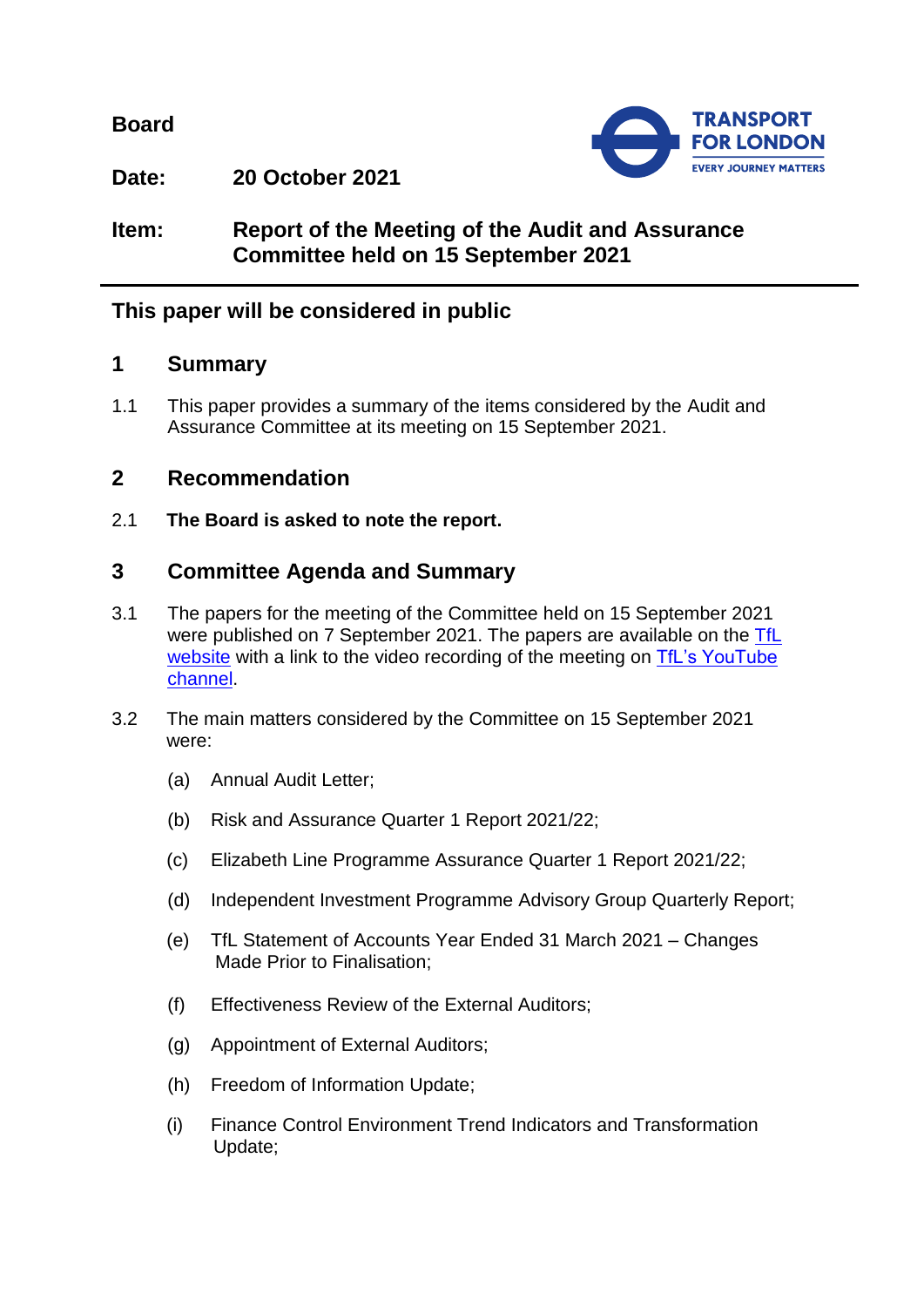- (j) Register of Gifts and Hospitality for Members and Senior Staff; and
- (k) Enterprise Risk Update Major Security Incident (ER4).
- 3.3 A summary of the items considered and decisions taken is provided below. The more detailed minutes of the meeting will be published ahead of the meeting of the Committee on 1 December 2021.

## **4 Issues Discussed – 15 September 2021**

### **Annual Audit Letter**

- 4.1 The Committee noted the annual Audit Letter prepared by EY, summarising its conclusion on the Annual Statement of Accounts and Value for Money.
- 4.2 The Chair noted that without a long-term funding solution for TfL, EY was only able to give a qualified Value for Money assessment.

### **Risk and Assurance Quarter 1 Report 2021/22**

4.3 The Committee noted the update on work for Quarter 1 2021/22.

### **Elizabeth Line Programme Assurance Quarter 1 Report 2021/22**

4.6 The Committee noted the update on the programme of assurance activity in relation to the Elizabeth line during Quarter 1 2021/22, which included a summary of the integrated assurance process to Elizabeth line readiness and Crossrail transition.

### **Independent Investment Programme Advisory Group (IIPAG) Quarterly Report**

- 4.7 The Committee noted the quarterly IIPAG report and the management response.
- 4.8 It was agreed that consideration would be given to TfL's Value for Money in relation to the update to the UK Treasury Green Book and qualitive measures.
- 4.9 There were no new unagreed or critical IIPAG recommendations or outstanding management actions.

#### **TfL Statement of Accounts Year Ended 31 March 2021 - Changes Made Prior to Finalisation**

4.10 The Committee noted the update on any material changes to the Statement of Accounts, following their presentation to the Committee on 7 June 2021.

#### **Effectiveness Review of the External Auditors**

4.11 The Committee noted the annual update on the effectiveness review of the External Auditors, which included feedback from Committee Members.